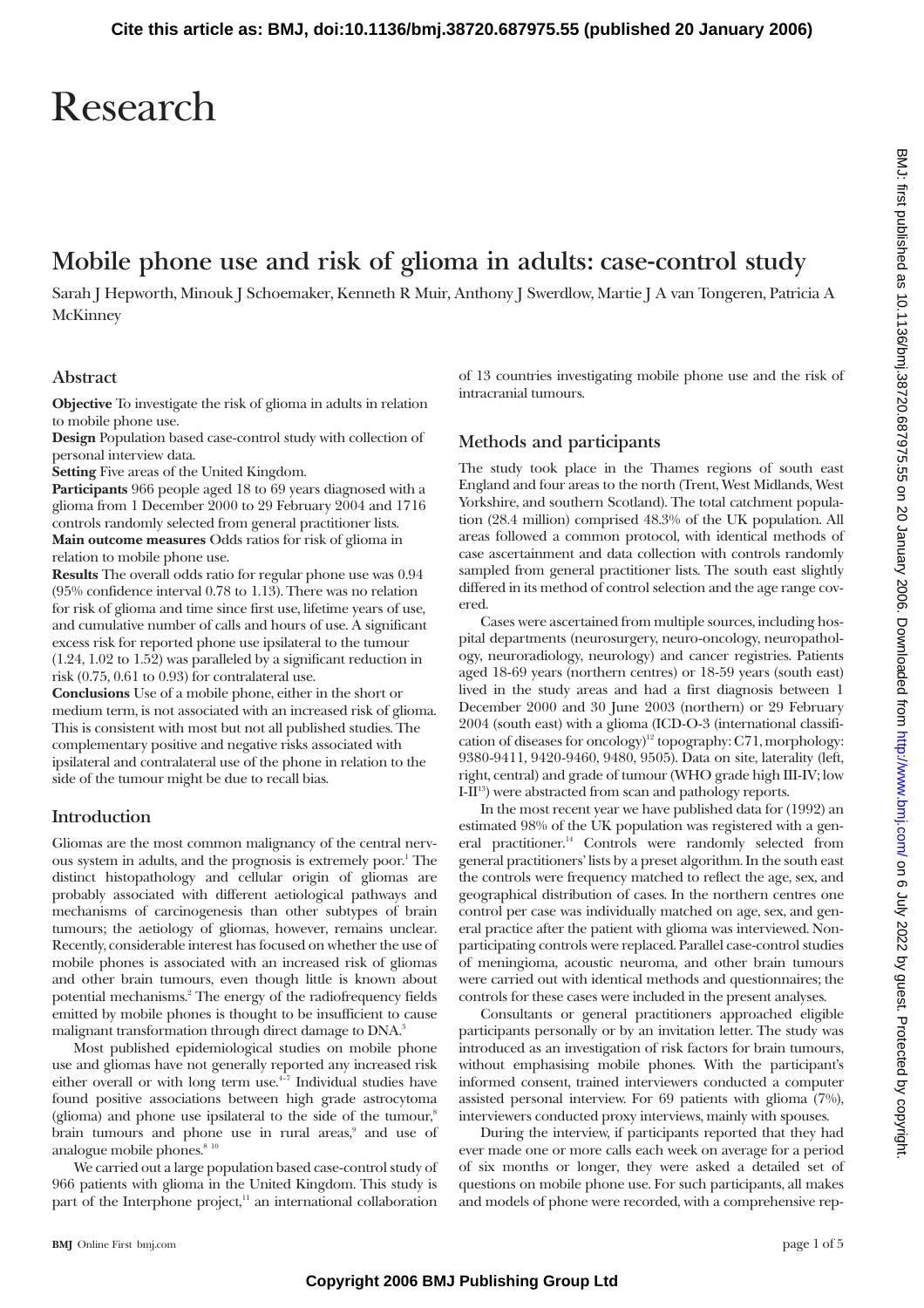ertoire of photographs to prompt recall. For each phone, the interviewer recorded the network operator, start and stop year, and the number and duration of calls made and received. If participants were uncertain about the calendar years or amount of use, a range was reported with the mean value taken for analysis. Additional details were gathered on which side of the head the phone was mostly used (50% or more of the time) and factors influencing emitted power levels to the head, including use of hands-free kits (start and stop dates of use and proportion of time used) and whether the phone was used mainly in an urban or rural area or equally in both.<sup>15</sup>

In the analysis, we defined regular phone use as use for at least six months in the period more than a year before diagnosis. We defined diagnostic date as the date of diagnostic pathology  $(n = 935, 97%)$  or date of the first diagnostic scan  $(n = 31, 3%)$  if diagnostic pathology was unavailable. We assessed exposure to mobile phones using the number of years from first regular use of a phone until diagnosis or equivalent reference date for controls, lifetime years of regular use, lifetime cumulative use (hours), and lifetime cumulative number of calls. Long term users ( $>$ 10 years) were dichotomised into heavy ( $\ge$  113 hours) and light  $(< 113$  hours) cumulative hours of use in the period 10 or more years before diagnosis, with the cut off point based on the median hours of use among control participants. We used data collated by Interphone<sup>11</sup> to classify phones as either analogue or digital, based on make and model of phone, year of use, and network operator capabilities during that period.

The exposure period for people with glioma was calculated up to a year before the date of diagnosis. An equivalent reference date was required for control participants that allowed for the increase in mobile phone use over the study period and as controls tended to be interviewed after the patients with glioma. For each area (south east, northern), we constructed case strata by single calendar year of interview and single year interval between diagnosis and interview ("interview lag time"). Control participants interviewed in each calendar year were randomly allocated to strata of interview lag time, proportionally to the distribution of the cases in the same calendar year, to obtain a similar distribution of lag time as in the cases. We then calculated the reference dates for controls by subtracting the mean interview lag time in cases in that stratum from the interview dates of the controls. Exposure indices were calculated up to a year before this reference date for controls (that is, a one year latency time was used). Additional analyses were carried out with a five year latency time.

#### **Statistical analysis**

For statistical analysis we used unconditional logistic regression (StataCorp, College Station, TX) adjusted for nine regions (five regions within the south east and the four northern regions), age at reference date (five year categories), sex, deprivation (Townsend score<sup>16</sup>), and combinations of interview year and lag time to account for the fact that controls were, on average, interviewed later in the study period than patients with glioma. We derived odds ratios for cumulative use with and without modification for reported use of headsets or hands-free sets in a vehicle, or both, $7^{17}$  with and without proxy case interviews, and separately for high and low grade tumours and urban versus rural use. We also performed a conditional logistic regression analysis on the matched northern case-control dataset.

We used two methods to assess the risk of a tumour ipsilateral or contralateral to side of phone use. Firstly, we took two groups of patients with right and left sided tumours<sup>17</sup> and randomly assigned controls to each group and considered them to have a

tumour on that side (50% left, 50% right) for the analysis. The odds ratio for risk of an ipsilateral tumour was based on the results of a logistic regression analysis where ipsilateral phone use was use on the same side of the head as the tumour for cases or the assigned side for controls. We adjusted the analysis for the side of the tumour as well as the variables adjusted for in the main analysis. If the phone was used on the opposite side to the side of tumour/allocated side the participant was classified as unexposed. Those who reported using the phone on both sides of the head were considered exposed on both the left and right sides.<sup>6 17</sup> As the allocation of controls was based on a random assignment, the logistic regression analysis was repeated 500 times; the results for the analysis that gave the median odds ratio for ipsilateral regular phone use are presented. A similar analysis of contralateral use (use on the opposite side of the head to the tumour or allocated side) was performed. The second method calculates a relative risk for laterality of reported side of use in relation to tumour laterality but only in cases.<sup>4</sup>

# **Results**

Researchers interviewed 966 cases (367 in the south east and 599 in northern areas) and 1716 controls (630 and 1086). The main reasons for non-participation were the participant was too ill or had died before interview (cases  $30\%$ , controls  $\leq 1\%$ ), nonresponse (cases 2%, controls 21%), refusal (cases 10%, controls 29%), and other reasons (refusal by consultant or general practitioner, non-English speaking, mental impairment) (cases 7%, controls 5%). Non-responders included those for whom contact details may have been incorrect. Overall response rates were 51% for patients with glioma and 45% for controls, representing the proportion of all eligible cases and controls from the study areas who were interviewed in the study. Exclusion of the non-responders (that is, who may never actually have been asked) gave response rates of 51% and 57%. Interviewed patients with glioma were broadly representative of the overall set of those eligible by age and sex but differed by deprivation category, being significantly more affluent  $(\chi^2)$  test for trend,  $P \leq 0.001$ ). People with low grade glioma were significantly more likely to be interviewed ( $\chi^2$  test, P < 0.001) than those with high grade glioma. For control participants, those interviewed were more likely to be women ( $\chi^2$  test, P < 0.001) and more likely to be affluent  $(\chi^2)$  test for trend, P < 0.001) than those who were not interviewed.

Table 1 shows the demographic distribution of interviewed cases and controls. The proportion of men was higher among the patients with glioma than in the control group. There was also a slight tendency for interviewed controls to live in more affluent areas than interviewed patients with glioma.

Table 2 shows an odds ratio of 0.94 (95% confidence interval 0.78 to 1.13) for regular phone users compared with those who never or only occasionally used mobile phones. There was no association of risk with lifetime years of use, cumulative hours of use, cumulative numbers of calls, nor cumulative hours of use over 10 years before the reference date. These findings were similar after we excluded patients with glioma with proxy interviews  $(n = 69)$ , adjusted cumulative hours of phone use and number of calls for use of hands-free kits, applied a five year lag time, or restricted analysis to matched case-control analysis of northern cases. Table 2 also shows no significant associations with use in urban or rural areas or separately for 650 high grade and 306 low grade gliomas.

We found a significant odds ratio of 1.24 (1.02 to 1.52) for a tumour ipsilateral to side of phone use and a reduced odds ratio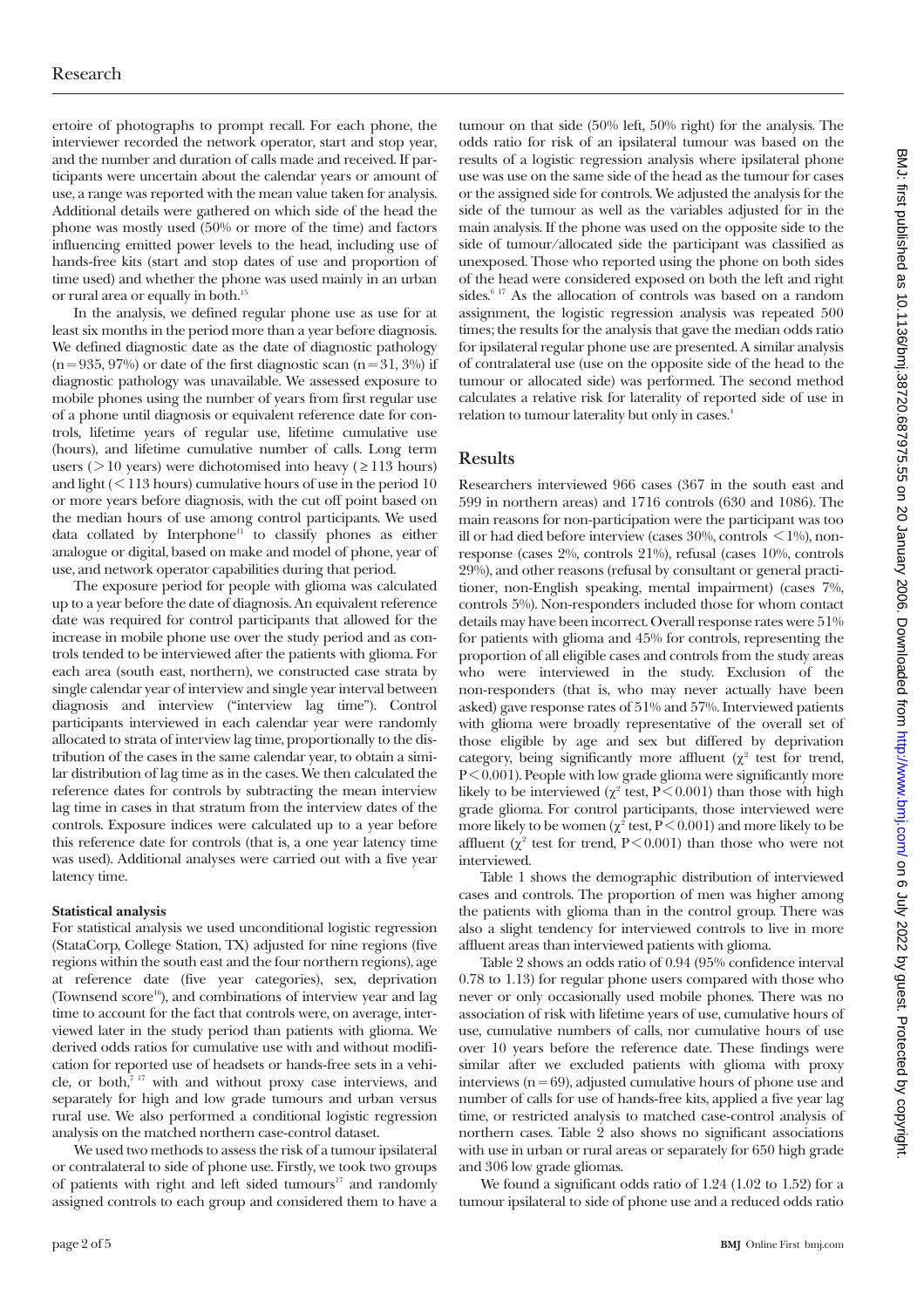**Table 1** Demographic distributions in cases and controls. Figures are numbers (percentages) of participants

|                                | Cases (n=966) |            | Controls (n=1716) |            |
|--------------------------------|---------------|------------|-------------------|------------|
| Region:                        |               |            |                   |            |
| Thames regions                 | 367           | (38.0)     |                   | 630 (36.7) |
| Southern Scotland              |               | 152 (15.7) |                   | 277 (16.1) |
| Trent                          |               | 199 (20.6) |                   | 372 (21.7) |
| <b>West Midlands</b>           |               | 115 (11.9) |                   | 207 (12.1) |
| West Yorkshire                 |               | 133 (13.8) |                   | 230 (13.4) |
| Age at reference date (years): |               |            |                   |            |
| 18-29                          |               | 100(10.4)  |                   | 112(6.5)   |
| 30-39                          |               | 199 (20.6) | 281               | (16.4)     |
| $40 - 49$                      |               | 216 (22.4) |                   | 429 (25.0) |
| 50-59                          |               | 328 (34.0) |                   | 645 (37.6) |
| 60-69+                         |               | 123 (12.7) |                   | 249 (14.5) |
| Men                            |               | 604 (62.5) |                   | 829 (48.3) |
| Women                          |               | 362 (37.5) |                   | 887 (51.7) |
| Deprivation score*:            |               |            |                   |            |
| 1 (most affluent)              | 257           | (26.6)     |                   | 513 (29.9) |
| $\overline{2}$                 |               | 229 (23.7) |                   | 386 (22.5) |
| 3                              | 178           | (18.4)     |                   | 334 (19.5) |
| 4                              | 181           | (18.7)     |                   | 292 (17.0) |
| 5 (least affluent)             | 121           | (12.5)     |                   | 191 (11.1) |

\*Townsend score (area based measure of deprivation) categorised into five equally sized groups based on 2001 census data.

†In control group includes seven people aged >69 at reference date.

for contralateral use (0.75, 0.61 to 0.93) (table 2). Similar respective excesses and deficits were present for all exposure measures of mobile phone use, including use for  $\geq 10$  years (ipsilateral 1.60, 0.92 to 2.76; contralateral 0.78, 0.43 to 1.41). To investigate this further, we analysed regular use ipsilateral and contralateral to handedness, which gave odds ratios of 0.78 (0.62 to 0.99) and 1.07 (0.85 to 1.35), respectively. The concordance between reported side of use and handedness was 59% for cases and 64% among controls. The method of Inskip et al<sup>4</sup> gave an overall relative risk of 1.3 (Fisher's exact P < 0.001) for a tumour ipsilateral to the side of phone use.

We examined use of analogue phones separately but there were no significant odds ratios with any exposure metric (table 3). Results from the conditional regression analysis of matched data from the northern centres did not differ from the overall findings.

#### **Discussion**

This large study on associations between mobile phone use and the risk of developing a glioma in a UK population has nearly twice as many cases as the largest previously reported studies of gliomas,4 5 with more long term users. In addition, it was designed specifically to address exposure to mobile phones, with comprehensive and relevant collection of data. Overall, we found no raised risk of glioma associated with regular mobile phone use and no association with time since first use, lifetime years of use, cumulative hours of use, or number of calls. Our results are consistent with findings from investigations of mobile phone use in the US, $45$  Denmark,<sup>718</sup> and Sweden, $6$  though some studies have found isolated positive associations for particular variables. $8-10$ 

Analogue phones emit higher average power levels than digital phones.19 If mobile phone use was causally linked to the development of glioma and risk was related to power level, we would predict a higher risk for analogue phone use than for digital phones. As in some  $67 18$  but not all  $810$  previous reports we found no association between risk of glioma and use of analogue

**Table 2** Odds ratios and 95% confidence intervals for risk of glioma in relation to mobile phone exposure\*. Figures are numbers (percentages) of participants

|                                                    |     |               | Controls      |      |                                  |
|----------------------------------------------------|-----|---------------|---------------|------|----------------------------------|
| <b>Factor and level of exposure</b>                |     | Cases (n=966) | (n=1716)      |      | Odds ratio† (95% CI)             |
| Frequency of use:                                  |     |               |               |      |                                  |
| Never/non-regular                                  |     | 456 (47.2)    | 818 (47.7)    |      | 1.00                             |
| Regular                                            | 508 | (52.6)        | 898 (52.3)    |      | 0.94 (0.78 to 1.13)              |
| Not known                                          |     | 2(0.2)        | 0             |      |                                  |
| Years since first use:                             |     |               |               |      |                                  |
| Never/non-regular                                  |     | 456 (47.2)    | 818 (47.7)    |      | 1.00                             |
| $1.5 - 41$                                         | 271 | (28.1)        | 515 (30.0)    |      | 0.90 (0.73 to 1.11)              |
| $5 - 9$                                            | 170 | (17.6)        | 270 (15.7)    | 1.04 | $(0.80 \text{ to } 1.34)$        |
| $\geq 10$                                          |     | 66 (6.8)      | 112(6.5)      |      | 0.90 (0.63 to 1.28)              |
| Not known                                          |     | 3(0.3)        | 1(0.1)        |      |                                  |
| Lifetime years of use:                             |     |               |               |      |                                  |
| Never/non-regular                                  |     | 456 (47.2)    | 818<br>(47.7) |      | 1.00                             |
| $0.5 - 4$                                          |     | 342 (35.4)    | 623 (36.3)    |      | 0.93 (0.76 to 1.14)              |
| $5 - 9$                                            |     | 115 (11.9)    | 206 (12.0)    |      | $0.88$ $(0.66 \text{ to } 1.17)$ |
| $\geq 10$                                          | 48  | (5.0)         | 67 (3.9)      | 1.14 | $(0.74 \text{ to } 1.73)$        |
| Not known                                          |     | 5(0.5)        | 2(0.1)        |      |                                  |
| Cumulative hours of use§:                          |     |               |               |      |                                  |
| Never/non-regular                                  |     | 456 (47.2)    | 818 (47.7)    |      | 1.00                             |
| $\leq 99$                                          |     | 225 (23.3)    | 444 (25.9)    |      | 0.94 (0.76 to 1.17)              |
| 99-<544                                            |     | 128 (13.3)    | 218 (12.7)    | 0.87 | $(0.65 \text{ to } 1.15)$        |
| >544                                               |     | 135 (14.0)    | 217 (12.6)    | 0.94 | $(0.71$ to 1.23)                 |
| Not known                                          |     |               |               |      |                                  |
| Cumulative number of calls§:                       |     | 22 (2.3)      | 19<br>(1.1)   |      |                                  |
|                                                    |     |               |               |      | 1.00                             |
| Never/non-regular                                  |     | 456 (47.2)    | 818 (47.7)    |      |                                  |
| ≤2071                                              |     | 237 (24.7)    | 444 (25.9)    | 0.99 | $(0.80 \text{ to } 1.23)$        |
| 2071-<6909                                         |     | 102 (10.6)    | 217 (12.6)    |      | $0.70$ $(0.52 \text{ to } 0.93)$ |
| >6909                                              |     | 146 (15.1)    | 218 (12.7)    | 0.97 | $(0.74 \text{ to } 1.28)$        |
| Not known                                          |     | 25 (2.6)      | 19<br>(1.1)   |      |                                  |
| Cumulative hours of use $\geq$ 10 years ago¶:      |     |               |               |      |                                  |
| Never/non-regular                                  |     | 456 (47.2)    | 818 (47.7)    |      | 1.00                             |
| <10 years                                          |     | 429 (44.4)    | 772 (45.0)    |      | 0.93 (0.77 to 1.13)              |
| ≥10 years, $≤113$ hours                            |     | 23 (2.4)      | 56 (3.3)      | 0.61 | $(0.36 \text{ to } 1.04)$        |
| ≥10 years, >113 hours                              |     | 39(4.0)       | 54 (3.2)      | 1.11 | $(0.70 \text{ to } 1.75)$        |
| Not known                                          |     | 19(2.0)       | (1.0)<br>16   |      |                                  |
| Proportion urban/rural at first use:               |     |               |               |      |                                  |
| Never/non-regular                                  |     | 456 (47.2)    | 818 (47.7)    |      | 1.00                             |
| Mainly urban                                       | 241 | (24.9)        | 471 (27.4)    |      | 0.83 (0.66 to 1.03)              |
| Mainly rural                                       |     | 49 (5.1)      | 84 (4.9)      |      | 0.98 (0.66 to 1.46)              |
| <b>Both</b>                                        | 215 | (22.3)        | 343<br>(20.0) | 1.05 | $(0.83 \text{ to } 1.31)$        |
| Not known                                          | 5   | (0.5)         | 0             |      |                                  |
| According to tumour grade**                        |     |               |               |      |                                  |
| Frequency of use in those with high grade tumours: |     |               |               |      |                                  |
| Never/non-regular                                  |     | 331 (50.9)    | 818 (47.7)    |      | 1.00                             |
| Regular                                            |     | 317 (48.8)    | 898 (52.3)    | 0.95 | $(0.77 \text{ to } 1.17)$        |
| Not known                                          | 2   | (0.3)         | 0             |      |                                  |
| Frequency of use in those with low grade tumours:  |     |               |               |      |                                  |
| Never/non-regular                                  |     | 122 (39.9)    | 818 (47.7)    |      | 1.00                             |
| Regular                                            |     | 184 (60.1)    | 898 (52.3)    | 0.85 | $(0.63 \text{ to } 1.13)$        |
| Not known                                          |     | 0             | 0             |      |                                  |
| According to side of phone usett                   |     |               |               |      |                                  |
| Frequency of ipsilateral use*:                     |     |               |               |      |                                  |
| Never/non-regular                                  |     | 550 (66.3)    | 1230 (71.7)   |      | 1.00                             |
| Regular                                            |     | 278 (33.5)    | 486 (28.3)    | 1.24 | $(1.02 \text{ to } 1.52)$        |
| Not known                                          |     | 2(0.2)        | 0             |      |                                  |
| Frequency of contralateral use*:                   |     |               |               |      |                                  |
| Never/non-regular                                  |     | 629 (75.8)    | 1225 (71.4)   |      | 1.00                             |
| Regular                                            |     | 199 (24.0)    | 491 (28.6)    | 0.75 | $(0.61 \text{ to } 0.93)$        |
| Not known                                          |     | 2(0.2)        | 0             |      |                                  |
|                                                    |     |               |               |      |                                  |

\*Reference category is never or non-regular use of any type of mobile phone and, in ipsilateral analysis, phone use only on opposite side of tumour, and in contralateral analysis, phone use only on same side as tumour.

†Odds ratios adjusted for age at reference date (in 5 year age groups), sex, region, Townsend deprivation category, and interview reference date category.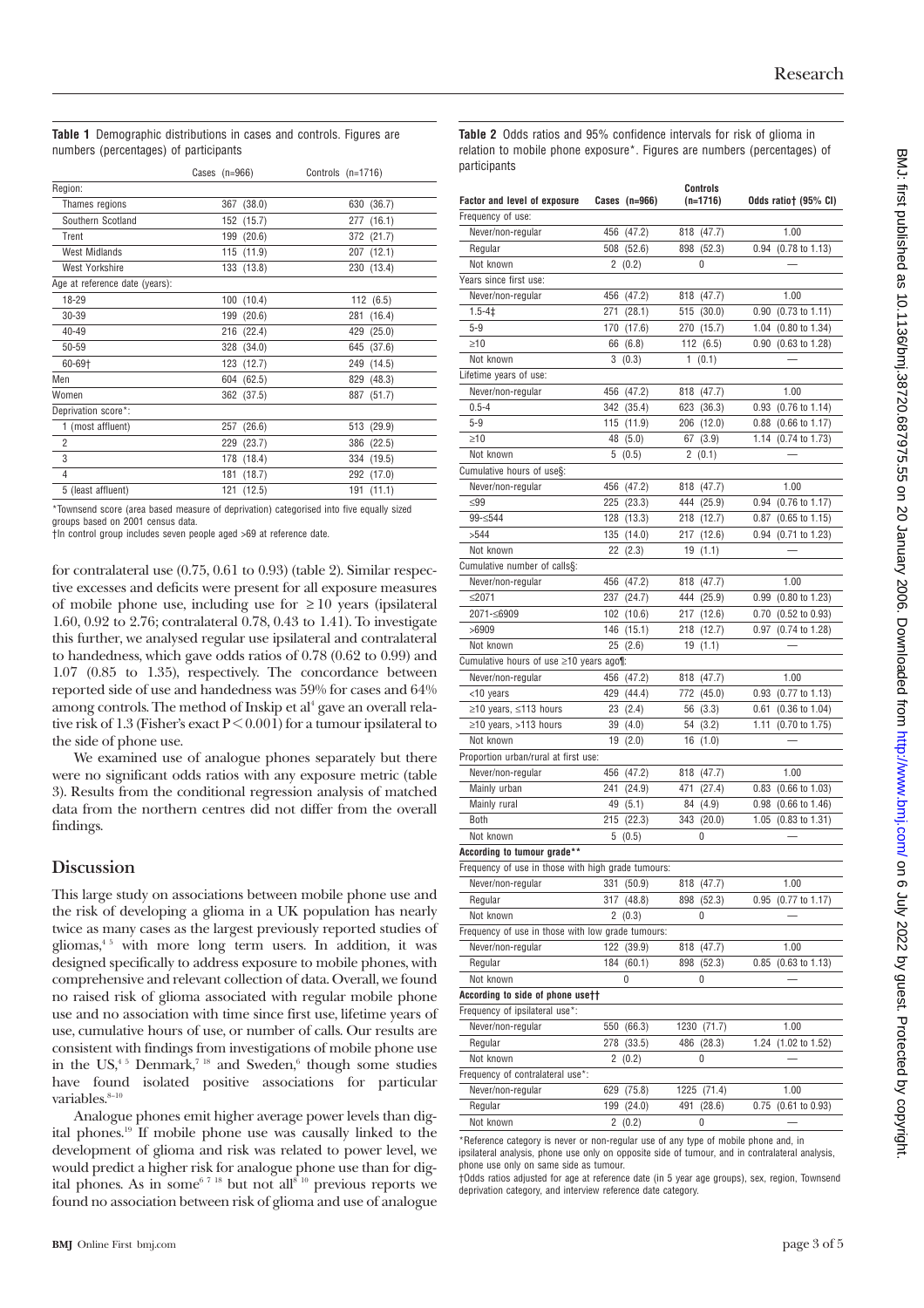‡Lower limit 1.5 years ago because regular phone use defined as phone use of at least six months' duration at least one year before reference date.

§For cumulative number and duration of calls category cut-off points were median and 75th centile of use for controls who were regular phone users.

¶Use over 10 years before reference date for controls and diagnosis date for cases.

\*\*10 tumours (1.7%) were of undetermined grade.

††In 449 (46.5%) cases tumour was classified as being on right side of head and in 387 (40.1%) on left side, 49 cases (5.1%) were excluded from this analysis because tumour was central, 81 cases (8.4%) because side of tumour was unknown, six others where side of phone use was unknown were also excluded.

phones overall or with time since first use, lifetime years of use, or cumulative hours or number of calls.

In Sweden Hardell et al reported raised risks for mobile phone use ipsilateral to the side of development of high grade astrocytomas (the principal subtype of glioma)<sup>8</sup> and for rural use in different analyses of the same study.<sup>9</sup> Several other studies, however, could not confirm these results and the methods were criticised.3 20 21 Our laterality analyses both showed a significantly raised risk for ipsilateral phone use. Using the methods of Lonn et al,17 however, we found a significantly reduced risk for contralateral use. These "complementary risks" above and below unity, which we observed for all measures of mobile phone use, can probably be explained by recall bias.<sup>21</sup> The patients with glioma, who were aware of the location of their tumour, may have considered that mobile phone use was a cause of its development, resulting in systematically over-reporting of phone use on the side of the head where their cancer occurred. Generally, individuals are likely to overestimate their actual use of mobile phones,<sup>22</sup> and this may have exaggerated the effect of differential reporting for laterality. To investigate this issue further, we made case-control comparisons by handedness as people tend to use the phone on their handed side and because

**Table 3** Odds ratios and 95% confidence intervals for risk of glioma in relation to use of analogue phones

| <b>Factor and level of</b>                               |               |                 |                                   |  |  |  |  |
|----------------------------------------------------------|---------------|-----------------|-----------------------------------|--|--|--|--|
| exposure                                                 | Cases         | <b>Controls</b> | Odds ratio (95% CI)               |  |  |  |  |
| Frequency of use*:                                       |               |                 |                                   |  |  |  |  |
| Never/non-regular                                        | 456 (47.2)    | 818 (47.7)      | 1.0                               |  |  |  |  |
| Digital only                                             | (39.1)<br>378 | 685<br>(39.9)   | 0.96<br>$(0.79 \text{ to } 1.16)$ |  |  |  |  |
| Regular analogue                                         | 128 (13.3)    | 212 (12.4)      | $(0.66 \text{ to } 1.15)$<br>0.87 |  |  |  |  |
| Not known                                                | 4(0.4)        | 1(0.1)          |                                   |  |  |  |  |
| Years since first use:                                   |               |                 |                                   |  |  |  |  |
| Never/non-regular                                        | 456 (47.2)    | (47.7)<br>818   | 1.0                               |  |  |  |  |
| Digital only                                             | 378<br>(39.1) | 685<br>(39.9)   | 0.96 (0.79 to 1.16)               |  |  |  |  |
| $1.5 - 4 +$                                              | (1.6)<br>15   | (1.9)<br>33     | $(0.30 \text{ to } 1.15)$<br>0.59 |  |  |  |  |
| $5 - 9$                                                  | 56<br>(5.8)   | 84<br>(4.9)     | 0.98 (0.66 to 1.45)               |  |  |  |  |
| $\geq 10$                                                | (5.8)<br>56   | (5.5)<br>95     | 0.87 (0.59 to 1.27)               |  |  |  |  |
| Not known                                                | (0.5)<br>5    | 1.<br>(0.1)     |                                   |  |  |  |  |
| Lifetime years of use:                                   |               |                 |                                   |  |  |  |  |
| Never/non-regular                                        | 456 (47.2)    | 818<br>(47.7)   | 1.0                               |  |  |  |  |
| Digital only                                             | 378<br>(39.1) | 685<br>(39.9)   | 0.96 (0.79 to 1.16)               |  |  |  |  |
| $0.5 - 4$                                                | (9.3)<br>90   | 159<br>(9.3)    | $(0.60 \text{ to } 1.11)$<br>0.82 |  |  |  |  |
| $5-9$                                                    | 27(2.8)       | 42<br>(2.4)     | 0.97 (0.57 to 1.66)               |  |  |  |  |
| $\geq 10$                                                | 10(1.0)       | 11<br>(0.6)     | 1.20 (0.48 to 3.04)               |  |  |  |  |
| Not known                                                | (0.5)<br>5    | (0.1)<br>1      |                                   |  |  |  |  |
| Cumulative hours of use $\geq$ 10 years ago $\ddagger$ : |               |                 |                                   |  |  |  |  |
| Never/non-regular                                        | 456 (47.2)    | 818<br>(47.7)   | 1.0                               |  |  |  |  |
| Digital only                                             | 378<br>(39.1) | 685<br>(39.9)   | $0.95$ $(0.79 \text{ to } 1.16)$  |  |  |  |  |
| <10 years                                                | (7.1)<br>69   | 115<br>(6.7)    | (0.61 to 1.22)<br>0.86            |  |  |  |  |
| ≥10 years, $≤126$ hours                                  | (2.4)<br>23   | 47<br>(2.7)     | 0.70 (0.41 to 1.21)               |  |  |  |  |
| $\geq$ 10 years, $>$ 126 hours                           | 31<br>(3.2)   | (2.7)<br>47     | 0.98 (0.59 to 1.62)               |  |  |  |  |
| Not known                                                | (0.9)<br>9    | (0.2)<br>4      |                                   |  |  |  |  |

\*Of 4055 phones reported by participants, 586 (14.5%) were analogue, 3183 (78.5%) were digital, and 286 (7.1%) could not be classified.

†Lower limit 1.5 years ago because regular phone use defined as phone use of at least six months' duration at least one year before reference date.

‡Use ≥10 years before reference date for controls and diagnosis date for cases.

handedness is a variable reported at interview and not likely to be subject to recall bias. The clear pattern of significant odds ratios above and below unity for ipsilateral and contralateral mobile phone use, respectively, was not seen for handedness in equivalent analyses.

#### **Potential bias**

Case-control studies are subject to certain biases and particularly participation bias.<sup>23</sup> We interviewed 51% of those patients with glioma who were eligible, mainly because rapid death prevented us from approaching all of them. As early death is most likely in patients with high grade tumours, it is not surprising that participation rates were higher in those with low grade tumours. A bias in these results would occur only if mobile phone use was related to severity of tumour, which was not supported by our analysis, where odds ratios for mobile phone use showed no increased risk for high or low grade tumours.

There is also potential for the introduction of participation bias into the control group. All controls were selected to represent the general population by using the sampling frame of general practitioners' lists. Although methods varied between the south east and northern centres, the analysis strategy of frequency matching permitted a combined approach. The overall response rate for controls was relatively low (45%) compared with previously published studies from the Nordic countries $67$ on mobile phone use and risk of glioma. Recruitment of controls was a complicated procedure, and we tried to optimise participation rates. Prevailing legislation on consent from patients made the process a resource intensive exercise for general practitioners and in some instances the study could not follow-up patients directly, instead relying on general practitioners to undertake this process. The principal reason for non-participation of controls was that they were "uncontactable," and constraints imposed by ethical approval bodies prevented more than one follow-up attempt. It is likely, therefore, that some of the apparent non-responders were in fact individuals who were never contacted and therefore had no opportunity to respond. Our interviewed controls were more affluent than their non-interviewed counterparts and the interviewed patients with glioma. Though we adjusted for deprivation in all the analyses, this cannot completely remove its potential influence.

There is generally a lack of convincing and consistent evidence of any effect of exposure to radiofrequency field on risk of cancer.24 25 Overall our findings are consistent with this and with most studies on mobile phone use. The positive association found between risk of glioma and ipsilateral mobile phone use was accompanied by a negative association for the opposite side of use to the tumour. Although it is possible the ipsilateral association represents a real effect, this finding is probably explained by recall bias, with patients with glioma systematically over-reporting use on the same side as their tumour and consequently under-reporting use on the opposite side. This study suggests that there are no substantially raised risks of glioma in the 10 years after first mobile phone use. Only future studies will be able to address longer latency periods for the development of glioma.

We thank all the individuals who were interviewed for this project; all the study interviewers, administrators, and computer programmers who collected and processed the data; and Elisabeth Cardis, the coordinator of the Interphone study, and her colleagues for support and provision of data. The Northern UK study acknowledges the support of the membership of the study steering group chaired by David Coggon and the following neuropathologists, neuroradiologists, neurosurgeons, neuro-oncologists, clinical oncologists, neurologists, specialist nurses, and administrators based in hospitals located in Scotland (P Barlow, I Bone, J Brown, J Crowther, R